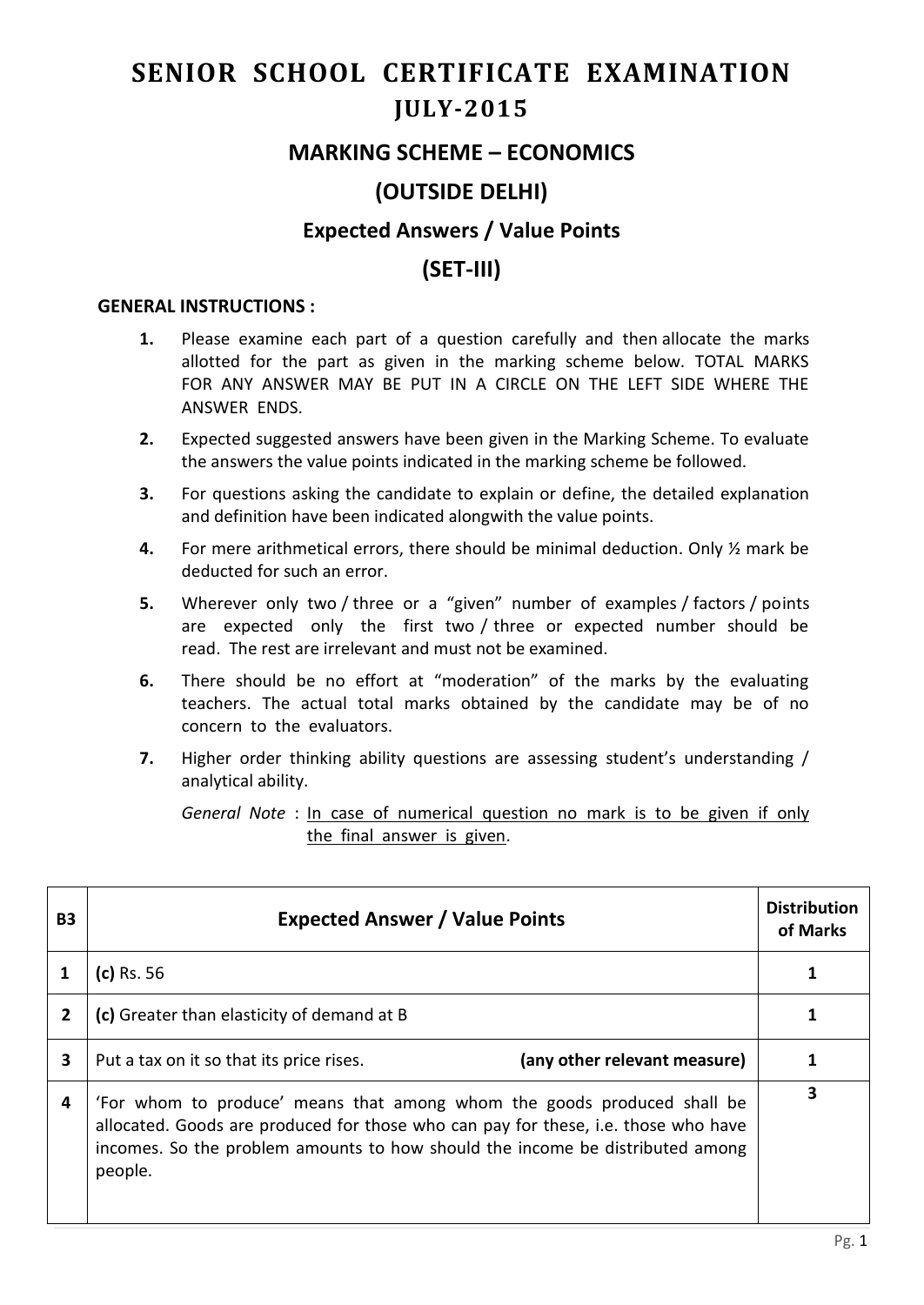| 5 | When government imposes an upper limit on the price of a good, it is called price<br>ceiling. It is generally imposed on essential items and is fixed below the market<br>determined price. The reason being the equilibrium price is too high for the common<br>people to afford. |                                            |                            |                                                                                                                                                                             | $\overline{\mathbf{3}}$ |
|---|------------------------------------------------------------------------------------------------------------------------------------------------------------------------------------------------------------------------------------------------------------------------------------|--------------------------------------------|----------------------------|-----------------------------------------------------------------------------------------------------------------------------------------------------------------------------|-------------------------|
| 6 | By these institutes skill development will improve. This would result in increase in the<br>production potential of the country. So the PP will shift to the right.                                                                                                                |                                            |                            |                                                                                                                                                                             |                         |
| 7 | <b>Units of</b><br><b>Variable factor</b>                                                                                                                                                                                                                                          | M.P.                                       | <b>Phases</b>              |                                                                                                                                                                             |                         |
|   | $\mathbf{1}$                                                                                                                                                                                                                                                                       | 8                                          | Phase I: MP rises          |                                                                                                                                                                             |                         |
|   | $\overline{2}$                                                                                                                                                                                                                                                                     | 10                                         |                            |                                                                                                                                                                             | 3                       |
|   | 3                                                                                                                                                                                                                                                                                  | $\overline{7}$                             |                            | Phase II : MP falls but positive                                                                                                                                            |                         |
|   | 4                                                                                                                                                                                                                                                                                  | 0                                          |                            |                                                                                                                                                                             |                         |
|   | 5                                                                                                                                                                                                                                                                                  | $-5$                                       | Phase III : MP is negative |                                                                                                                                                                             |                         |
|   |                                                                                                                                                                                                                                                                                    |                                            |                            | Any other relevant schedule                                                                                                                                                 |                         |
| 8 | Under perfect competition, an individual firm is a price taker and has no influence on<br>market price. The firm is free to sell any quantity at the market determined price. As<br>such the AR curve of a firm is parallel to the X-axis.<br><b>OR</b>                            |                                            |                            |                                                                                                                                                                             | 3                       |
|   |                                                                                                                                                                                                                                                                                    | firm's AR curve downward sloping.          |                            | Under monopolistic competition, a firm enjoys some influence in determining market<br>price of its product. The firm can sell more only by lowering the price. It makes the | 3                       |
| 9 | The following table shows four such bundles of commodity X and Y which gives the<br>consumer same satisfaction -                                                                                                                                                                   |                                            |                            |                                                                                                                                                                             |                         |
|   | <b>Bundles</b>                                                                                                                                                                                                                                                                     | Unit of X                                  | Unit of Y                  | <b>Marginal Rate of</b><br>Substitution                                                                                                                                     |                         |
|   | A                                                                                                                                                                                                                                                                                  | 1                                          | 10                         |                                                                                                                                                                             |                         |
|   | B                                                                                                                                                                                                                                                                                  | 2                                          | 6                          | 4Y:1X                                                                                                                                                                       |                         |
|   | C                                                                                                                                                                                                                                                                                  | 3                                          | 3                          | 3Y:1X                                                                                                                                                                       |                         |
|   | D                                                                                                                                                                                                                                                                                  | 4                                          | 2                          | 1Y:1X                                                                                                                                                                       | $\overline{2}$          |
|   |                                                                                                                                                                                                                                                                                    |                                            |                            | For each additional unit of X the consumer is willing to sacrifice less of Y. This is                                                                                       |                         |
|   |                                                                                                                                                                                                                                                                                    | diminishing marginal rate of substitution. |                            |                                                                                                                                                                             | $\overline{2}$          |
|   |                                                                                                                                                                                                                                                                                    |                                            |                            | (any other relevant numerical example)                                                                                                                                      |                         |
|   | <b>OR</b>                                                                                                                                                                                                                                                                          |                                            |                            |                                                                                                                                                                             |                         |
|   | <b>Units</b>                                                                                                                                                                                                                                                                       | M.U.                                       |                            |                                                                                                                                                                             |                         |
|   | 1                                                                                                                                                                                                                                                                                  | 10                                         |                            |                                                                                                                                                                             |                         |
|   | $\overline{2}$                                                                                                                                                                                                                                                                     | 8                                          |                            |                                                                                                                                                                             |                         |
|   | 3                                                                                                                                                                                                                                                                                  | 5                                          |                            |                                                                                                                                                                             | $\overline{2}$          |
|   | 4<br>5                                                                                                                                                                                                                                                                             | 3<br>$\overline{2}$                        |                            |                                                                                                                                                                             |                         |
|   |                                                                                                                                                                                                                                                                                    |                                            |                            |                                                                                                                                                                             |                         |
|   | (any other relevant numerical example)                                                                                                                                                                                                                                             |                                            |                            |                                                                                                                                                                             |                         |
|   |                                                                                                                                                                                                                                                                                    |                                            |                            | (Explanation)                                                                                                                                                               | $\overline{2}$          |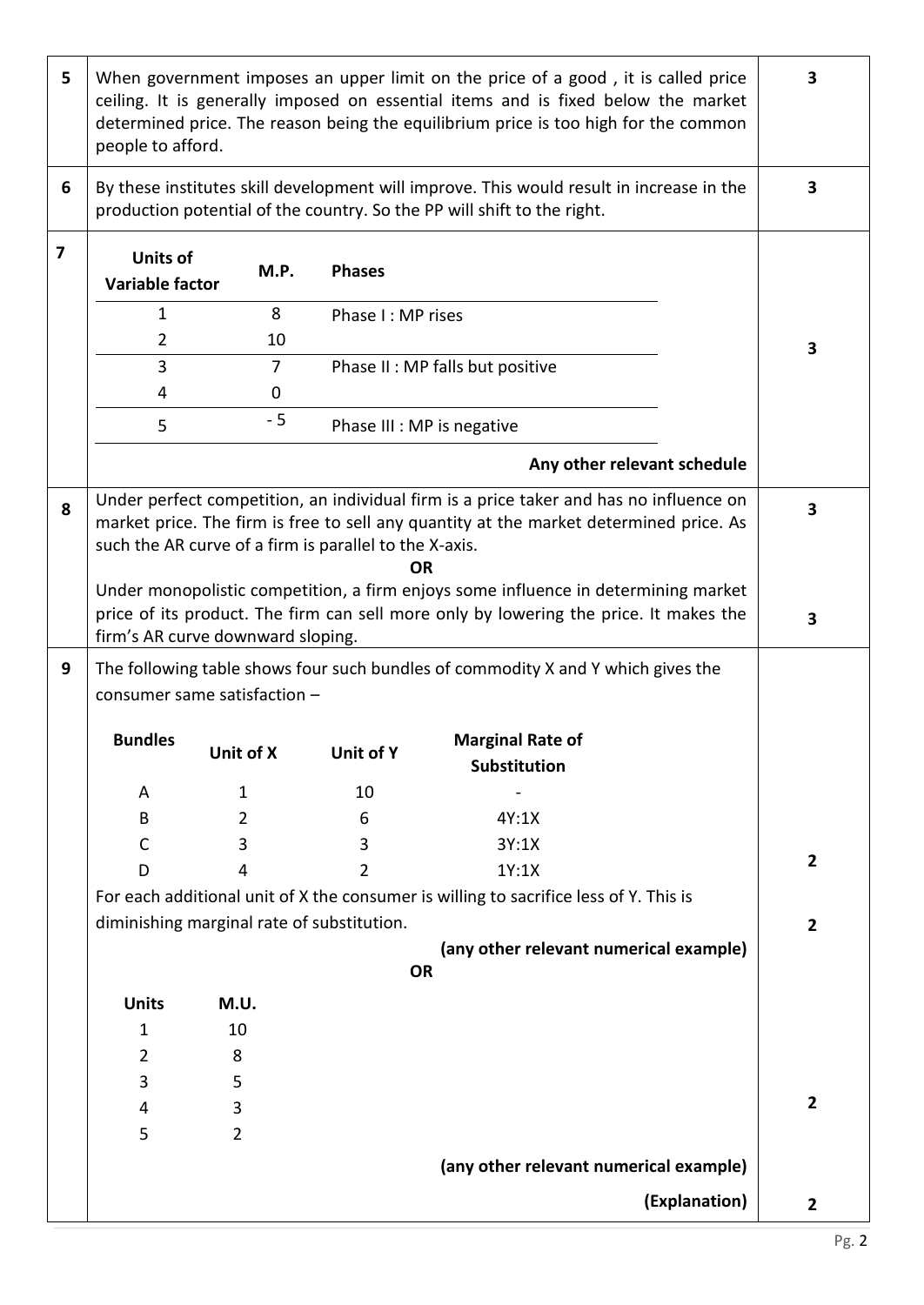| 10 | When demand for a good changes due to change in price of the given good it is called<br>'change in quantity demanded' when demand changes due to a factor other than own<br>price it is called 'change in demand'.                                                                                           |                |  |  |
|----|--------------------------------------------------------------------------------------------------------------------------------------------------------------------------------------------------------------------------------------------------------------------------------------------------------------|----------------|--|--|
| 11 | Price<br>$\tilde{\mathcal{L}}$<br>P<br>$\overline{O}$<br>Q,<br>$\mathbf{\Omega}$<br>Quantity                                                                                                                                                                                                                 |                |  |  |
|    | When the demand curve DD shift to DD'. There is excess demand (AB) at OP price.<br>Thy buyers compete, price starts rising thus demand starts falling(Contraction) and<br>supply starts rising (expansion). These changes continue till price reaches $OP_1$ . At this<br>price equilibrium quantity is OQ1. | 4              |  |  |
|    | <b>For Blind Candidates:</b><br>Excess demand refers to a situation when quantity demanded is more than quantity<br>supplied at the prevailing market price.                                                                                                                                                 | $\overline{2}$ |  |  |
|    | Same explanation as given above without diagram.                                                                                                                                                                                                                                                             | 4              |  |  |
| 12 | <b>Causes for rightward shift in demand curves:</b>                                                                                                                                                                                                                                                          |                |  |  |
|    | (i)<br>Increase in income if the good is normal.<br>(ii)<br>Rise is price of substitute good.<br>(iii)<br>Fall in price of complementary good.                                                                                                                                                               | 1x3            |  |  |
|    | (any other relevant cause)<br>(Explanation)                                                                                                                                                                                                                                                                  | 1x3            |  |  |
| 13 | (i)<br>When input price increases, cost of production rises. Price of the product<br>remaining the same, profit falls. This will reduce market supply.<br>Reduction in per unit tax will reduce the cost of production. Price<br>(ii)                                                                        | 3              |  |  |
|    | remaining the same, profits will increase. So the producers will produce<br>more and market supply will increase.                                                                                                                                                                                            | 3              |  |  |
|    | <b>OR</b><br>(a) When MC < AVC, AVC falls                                                                                                                                                                                                                                                                    | 1              |  |  |
|    | When MC = AVC, AVC constant                                                                                                                                                                                                                                                                                  | 1              |  |  |
|    | When MC > AVC, AVC rises                                                                                                                                                                                                                                                                                     | 1              |  |  |
|    | (b) When TC increases at a diminishing rate MC falls                                                                                                                                                                                                                                                         | 1<br>1         |  |  |
|    | when TC increase at an increasing rate MC rises.<br>When TC increases at a constant rate MC is constant                                                                                                                                                                                                      | 1              |  |  |
| 14 | (i)<br>False, When price of other goods rise, it becomes more profitable to                                                                                                                                                                                                                                  | 3              |  |  |
|    | produce them in place of the given good, so supply curve will shift to left.<br>(ii)<br>False, The difference between AC and AVC is due to AFC. As output is<br>increased AFC falls, so the difference between AC and AVC falls.                                                                             | 3              |  |  |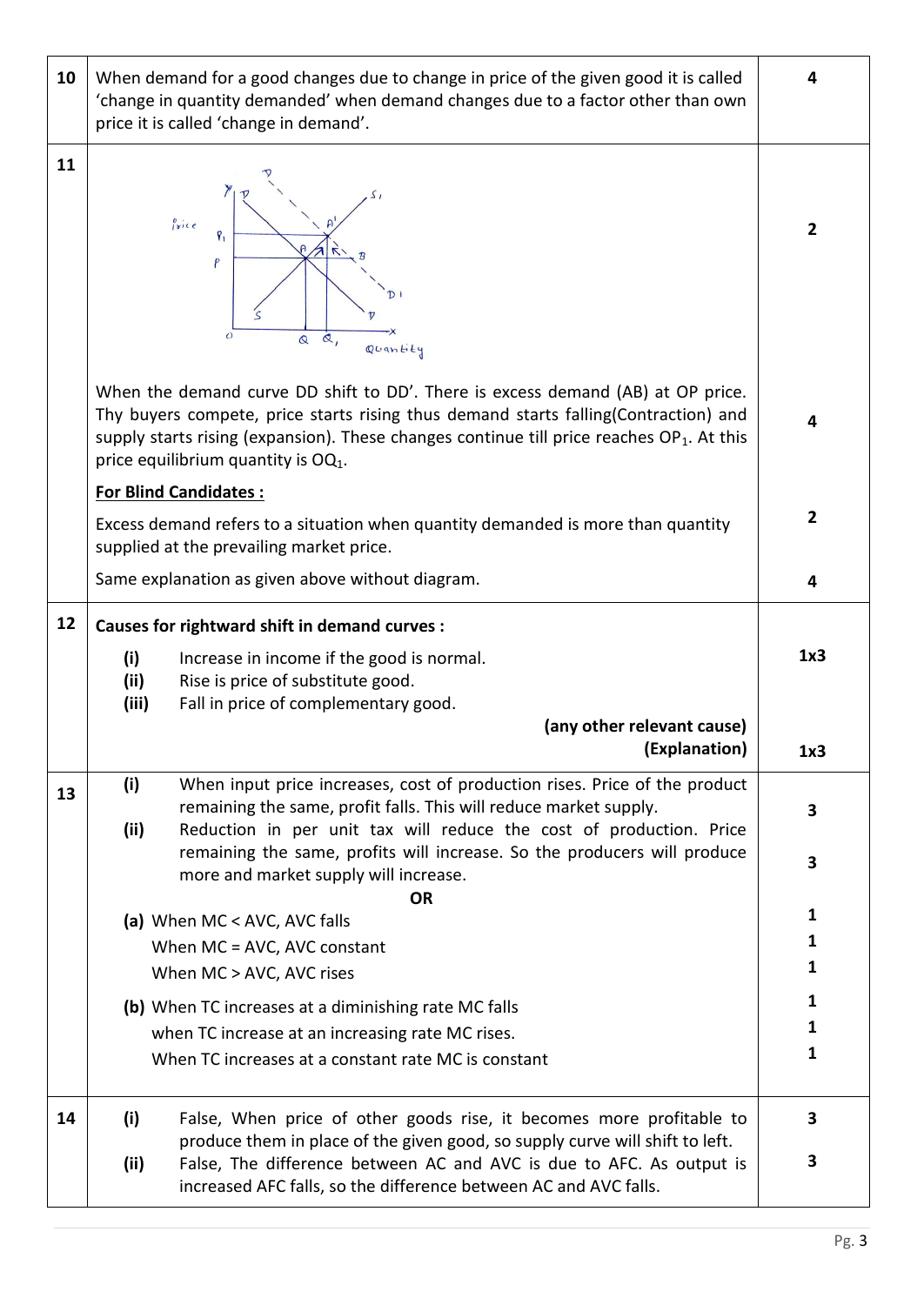|    | SECTION - B                                                                                                                                                                                                               |                                  |  |
|----|---------------------------------------------------------------------------------------------------------------------------------------------------------------------------------------------------------------------------|----------------------------------|--|
| 15 | (a) Recovery of loans                                                                                                                                                                                                     | $\mathbf{1}$                     |  |
| 16 | It is the ratio of deposits which commercial banks have to keep as reserve with the<br>central bank.                                                                                                                      | 1                                |  |
| 17 | (b) Reserve Bank of India                                                                                                                                                                                                 | $\mathbf{1}$                     |  |
| 18 | (a) Wealth.                                                                                                                                                                                                               | $\mathbf{1}$                     |  |
| 19 | (c) Fiscal deficit $-$ interest payments                                                                                                                                                                                  | $\mathbf{1}$                     |  |
| 20 | (i)<br>For imports<br>For investment in other countries.<br>(ii)<br>(iii)<br>(any other relevant source)<br>For Foreign travel etc.                                                                                       | 1x3                              |  |
|    | <b>OR</b>                                                                                                                                                                                                                 |                                  |  |
|    | When price of domestic currency falls under fixed exchange rate system, it is called<br>'devaluation'. When price of domestic currency falls under flexible exchange rate<br>system, it is called 'depreciation'.         | 3                                |  |
| 21 | $MPS = 0.2 so MPC = 0.8$                                                                                                                                                                                                  | $\frac{1}{2}$                    |  |
|    | $C = 500 + 0.8Y$                                                                                                                                                                                                          | $\frac{1}{2}$                    |  |
|    | $Y = C + I$                                                                                                                                                                                                               | $\frac{1}{2}$                    |  |
|    | $= 500 + 0.8Y + 2000$                                                                                                                                                                                                     | $\mathbf{1}$                     |  |
|    | $.2y = 2500$                                                                                                                                                                                                              | $\frac{1}{2}$                    |  |
|    | $y = 12500$                                                                                                                                                                                                               |                                  |  |
| 22 | (i) APS can have a negative value because at very low level of income there is                                                                                                                                            | $1\frac{1}{2}$                   |  |
|    | dissaving.<br>MPS cannot have a negative value as it is the ratio of $\Delta S$ and $\Delta Y$ and $\Delta S$ and $\Delta Y$<br>(ii)<br>can be at the most zero.                                                          | $1\frac{1}{2}$                   |  |
| 23 | In trade account import and export of goods are recorded.                                                                                                                                                                 |                                  |  |
|    | In current account import and export of goods and services are recorded. Factor<br>income and transfer payment are also recorded.                                                                                         | 4                                |  |
| 24 | Goods purchased by a production unit from other production units for resale or for<br>using them completely during the same year are intermediate goods, goods<br>purchased for consumption / investment are final goods. | $1\frac{1}{2}x2$<br>$\mathbf{1}$ |  |
|    | Milk purchased by a restaurant is intermediate good, because it is purchased for<br>reselling.                                                                                                                            |                                  |  |
|    | <b>OR</b>                                                                                                                                                                                                                 |                                  |  |
|    | 1. Include the value of final product only.                                                                                                                                                                               |                                  |  |
|    | 2. Sale of second hand goods not included.<br>3. Include value of own account production in total output.                                                                                                                 | 1x4                              |  |
|    | 4. Imputed value of owner occupied house should be included                                                                                                                                                               |                                  |  |
|    | (any other relevant point)                                                                                                                                                                                                |                                  |  |